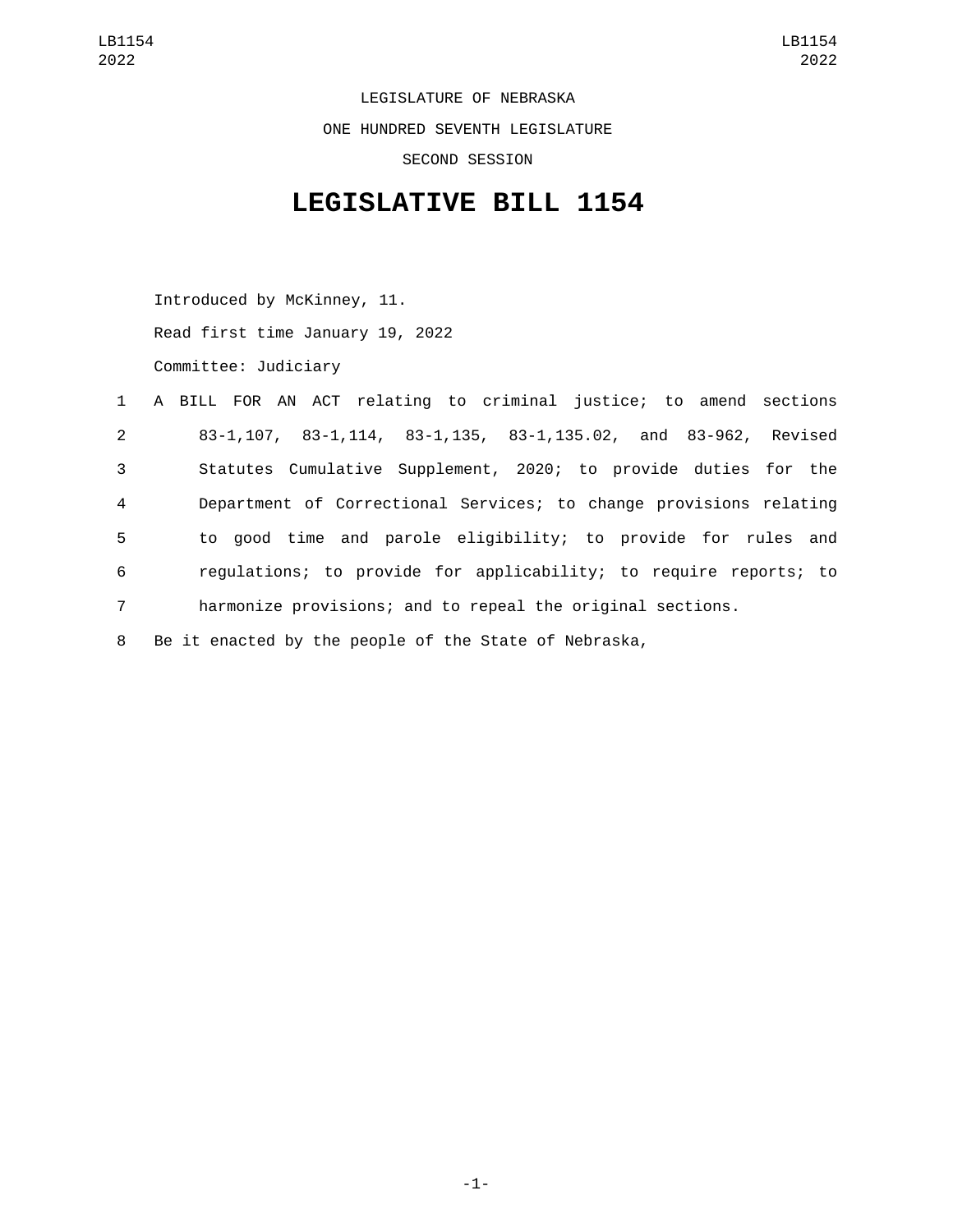Section 1. (1) For purposes of this section, alternative placement means any placement of a committed offender outside of a facility for part or all of a day, and includes, but is not limited to, furloughs and 4 releases under sections 83-183 and 83-184.

 (2) On or before January 1, 2023, the department shall adopt and promulgate rules and regulations to establish a process for a committed 7 offender to seek review of any revocation or interruption of any 8 alternative placement.

 Sec. 2. On or before January 1, 2023, the department, in consultation with the board, shall adopt and promulgate rules and regulations to ensure that at all times at least eighty percent of committed offenders who are eligible for placement in community corrections or transitional housing are serving sentences in such 14 placements.

 Sec. 3. Section 83-1,107, Revised Statutes Cumulative Supplement, 16 2020, is amended to read:

 83-1,107 (1)(a) Within sixty days after initial classification and assignment of any offender committed to the department, all available information regarding such committed offender shall be reviewed and a committed offender department-approved personalized program plan document shall be drawn up. The document shall specifically describe the department-approved personalized program plan and the specific goals the department expects the committed offender to achieve. The document shall also contain a realistic schedule for completion of the department- approved personalized program plan. The department-approved personalized program plan shall be developed with the active participation of the committed offender. The department shall provide programs to allow compliance by the committed offender with the department-approved 29 personalized program plan.

Programming may include, but is not limited to:

(i) Academic and vocational education, including teaching such

-2-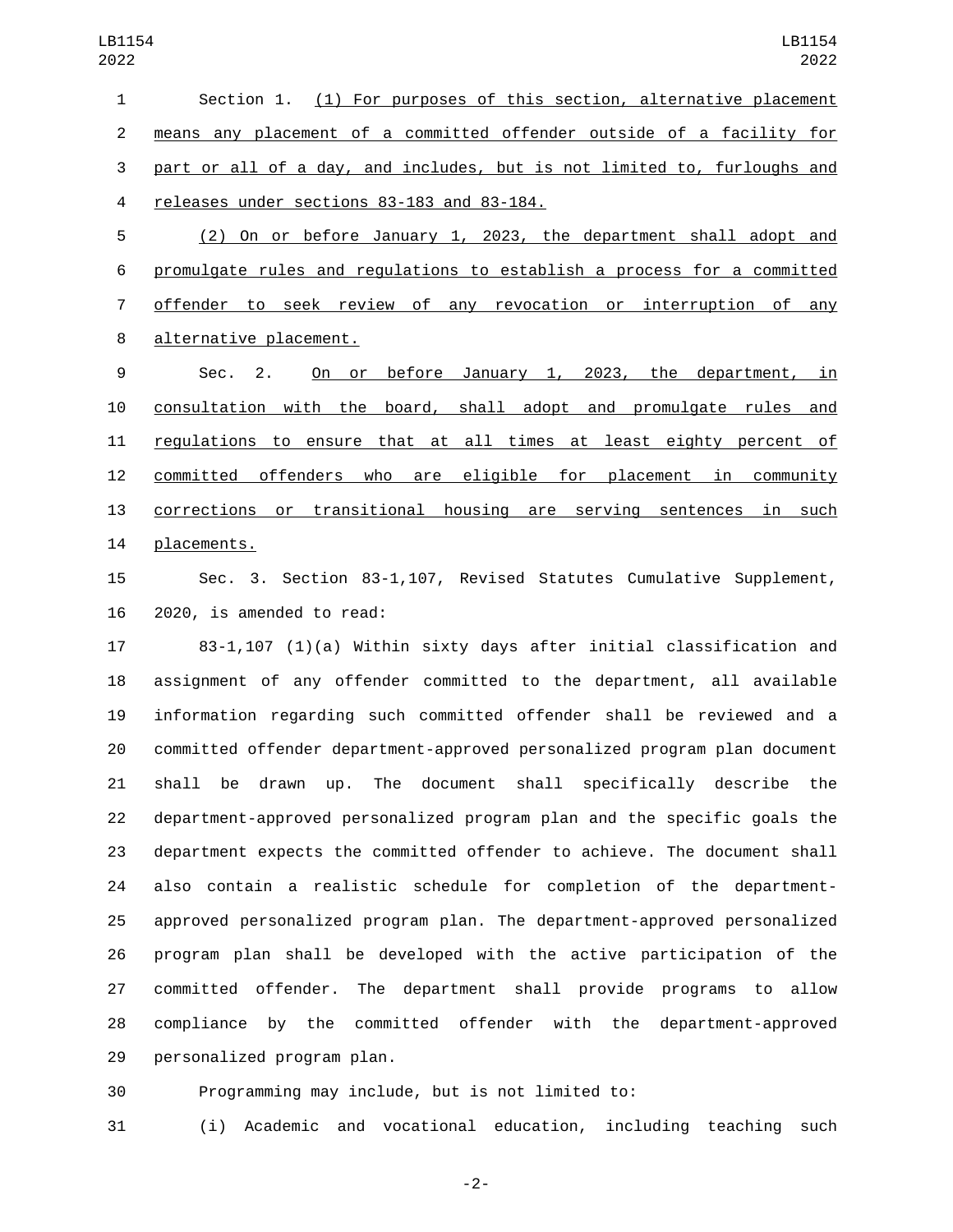classes by qualified offenders;1

(ii) Substance abuse treatment;2

 (iii) Mental health and psychiatric treatment, including criminal personality programming;4

(iv) Constructive, meaningful work programs; and

 (v) Any other program deemed necessary and appropriate by the 7 department.

 (b) A modification in the department-approved personalized program plan may be made to account for the increased or decreased abilities of the committed offender or the availability of any program. Any modification shall be made only after notice is given to the committed offender. The department may not impose disciplinary action upon any committed offender solely because of the committed offender's failure to comply with the department-approved personalized program plan, but such failure may be considered by the board in its deliberations on whether or 16 not to grant parole to a committed offender.

 (2)(a) The department shall reduce the term of a committed offender by six months for each year of the offender's term and pro rata for any 19 part thereof which is less than a year.

 (b) In addition to reductions granted in subdivision (2)(a) of this section, the department shall reduce the term of a committed offender by 22 four three days on the first day of each month following a twelve-month period of incarceration within the department during which the offender has not been found guilty of (i) a Class I or Class II offense or (ii) more than three Class III offenses under the department's disciplinary code. Reductions earned under this subdivision shall not be subject to 27 forfeit or withholding by the department.

 (c) The total reductions under this subsection shall be credited from the date of sentence, which shall include any term of confinement prior to sentence and commitment as provided pursuant to section 83-1,106, and shall be deducted from the maximum term, to determine the

-3-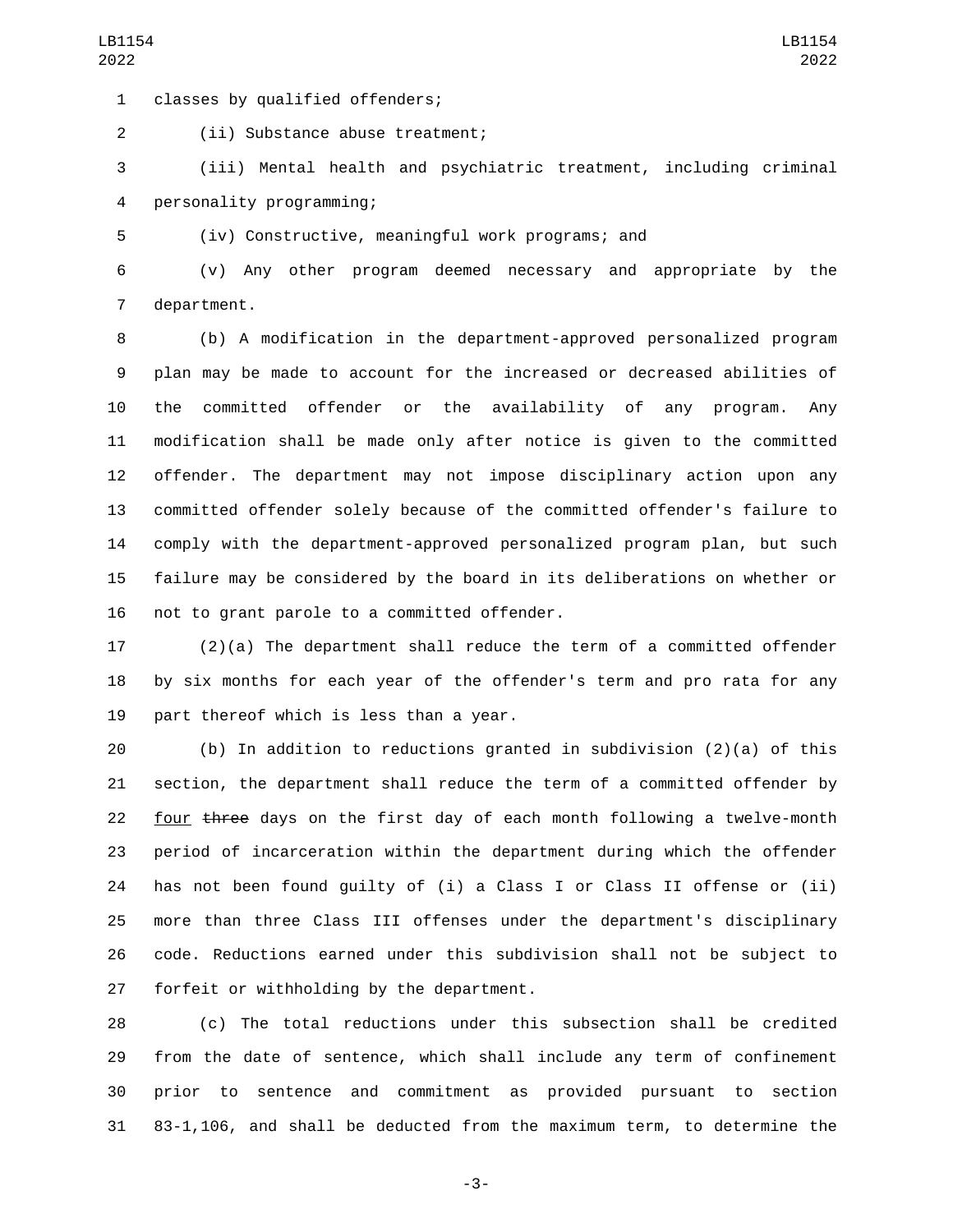date when discharge from the custody of the state becomes mandatory.

 (3) While the offender is in the custody of the department, reductions of terms granted pursuant to subdivision (2)(a) of this section may be forfeited, withheld, and restored by the chief executive officer of the facility with the approval of the director after the offender has been notified regarding the charges of misconduct.

 (4) The department shall ensure that a release or reentry plan is complete or near completion when the offender has served at least eighty percent of his or her sentence. For purposes of this subsection, release or reentry plan means a comprehensive and individualized strategic plan to ensure an individual's safe and effective transition or reentry into the community to which he or she resides with the primary goal of reducing recidivism. At a minimum, the release or reentry plan shall include, but not be limited to, consideration of the individual's housing needs, medical or mental health care needs, and transportation and job needs and shall address an individual's barriers to successful release or reentry in order to prevent recidivism. The release or reentry plan does not include an individual's programming needs included in the individual's personalized program plan for use inside the prison.

 (5)(a) The department shall make treatment programming available to committed offenders as provided in section 83-1,110.01 and shall include continuing participation in such programming as part of each offender's 23 parolee personalized program plan.

 (b) Any committed offender with a mental illness shall be provided with the community standard of mental health care. The mental health care shall utilize evidence-based therapy models that include an evaluation component to track the effectiveness of interventions.

 (c) Any committed offender with a mental illness shall be evaluated before release to ensure that adequate monitoring and treatment of the committed offender will take place or, if appropriate, that a commitment proceeding under the Nebraska Mental Health Commitment Act or the Sex

-4-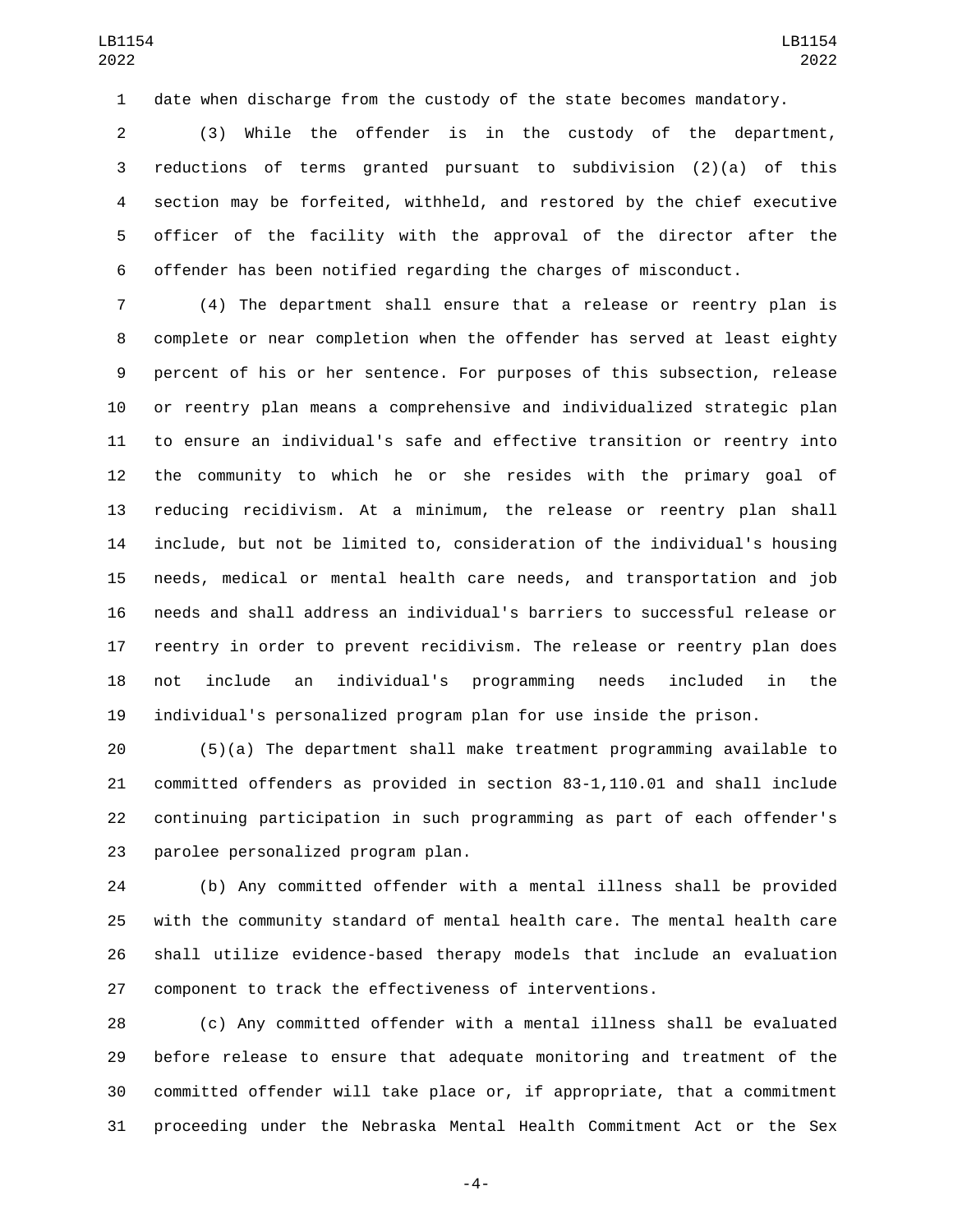1 Offender Commitment Act will take place.

 (6)(a) Within thirty days after any committed offender has been paroled, all available information regarding such parolee shall be reviewed and a case plan document shall be drawn up and approved by the Division of Parole Supervision. The document shall specifically describe the approved case plan and the specific goals the division expects the parolee to achieve. The document shall also contain a realistic schedule for completion of the approved case plan. The approved case plan shall be developed with the active participation of the parolee. During the term of parole, the parolee shall comply with the approved case plan and the division shall provide programs to allow compliance by the parolee with 12 the approved case plan.

Programming may include, but is not limited to:

(i) Academic and vocational education;14

15 (ii) Substance abuse treatment;

 (iii) Mental health and psychiatric treatment, including criminal 17 personality programming;

18 (iv) Constructive, meaningful work programs;

19 (v) Community service programs; and

 (vi) Any other program deemed necessary and appropriate by the 21 division.

 (b) A modification in the approved case plan may be made to account for the increased or decreased abilities of the parolee or the availability of any program. Any modification shall be made only after notice is given to the parolee. Intentional failure to comply with the approved case plan by any parolee as scheduled for any year, or pro rata part thereof, shall cause disciplinary action to be taken by the division resulting in the forfeiture of up to a maximum of three months' good time 29 for the scheduled year.

 (7) While the offender is in the custody of the board, reductions of terms granted pursuant to subdivision (2)(a) of this section may be

-5-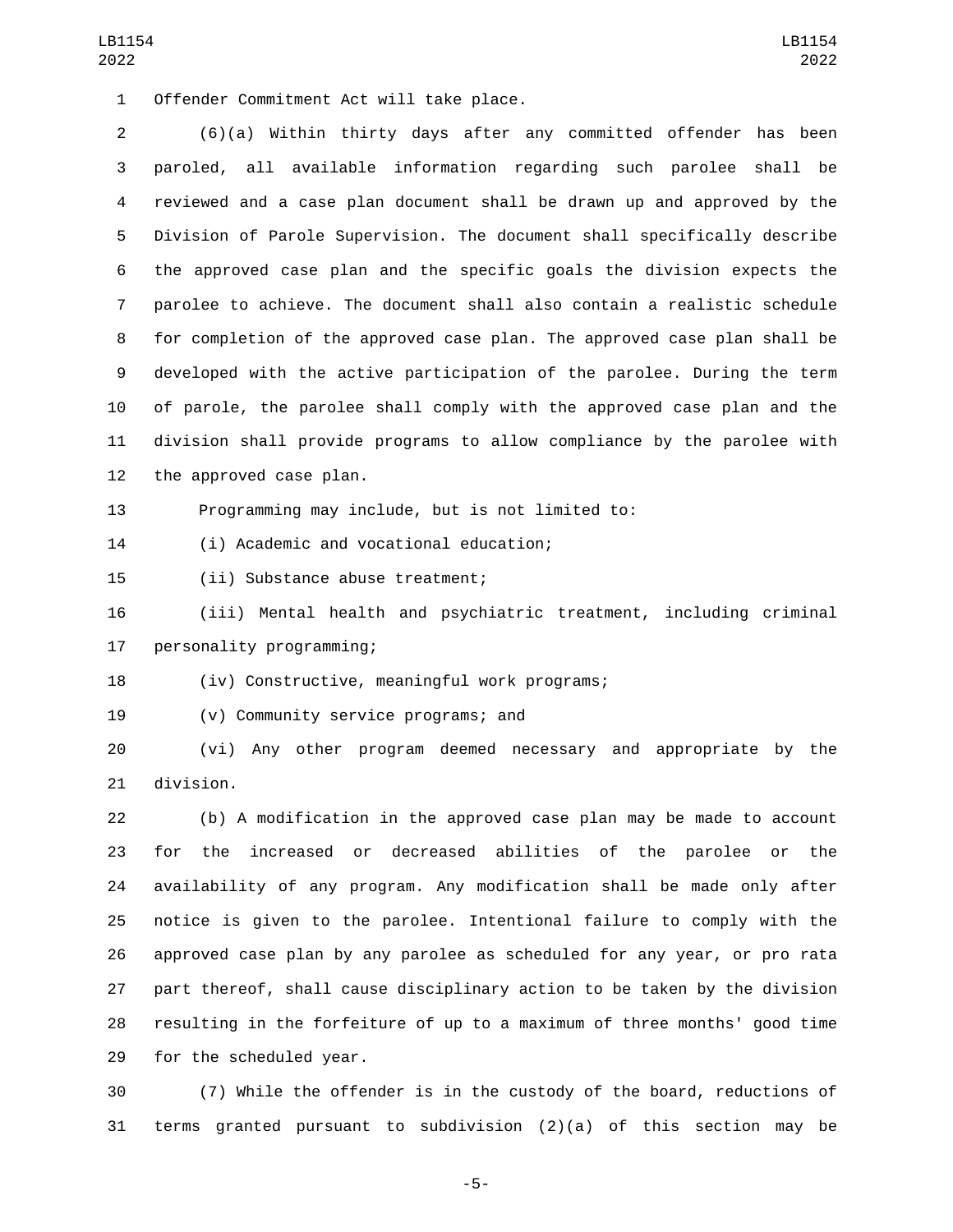forfeited, withheld, and restored by the director upon the recommendation of the board after the offender has been notified regarding the charges of misconduct or breach of the conditions of parole.

 (8) Good time or other reductions of sentence granted under the provisions of any law prior to July 1, 1996, may be forfeited, withheld, or restored in accordance with the terms of the Nebraska Treatment and 7 Corrections Act.

 (9) Pursuant to rules and regulations adopted by the probation administrator and the director, an individualized post-release supervision plan shall be collaboratively prepared by the Office of Probation Administration and the department and provided to the court to prepare individuals under custody of the department for post-release supervision. All records created during the period of incarceration shall be shared with the Office of Probation Administration and considered in 15 preparation of the post-release supervision plan.

 Sec. 4. Section 83-1,114, Revised Statutes Cumulative Supplement, 2020, is amended to read:

 83-1,114 (1) Whenever the board considers the release of a committed offender who is eligible for release on parole, it shall order his or her 20 release unless there are substantial and compelling objective reasons  $\pm t$ 21 is of the opinion that his or her release should be deferred. because:

 (2) Substantial and compelling objective reasons are limited to the 23 following circumstances:

 (a) The committed offender exhibits a pattern of ongoing behavior while incarcerated indicating that the committed offender would be a substantial risk to public safety, including Class I offenses under the department's disciplinary code or additional criminal convictions;

 (b) The committed offender refuses to participate in programming ordered by the department to reduce the committed offender's risk. A committed offender shall not be considered to have refused programming if unable to complete programming due to factors beyond the committed

-6-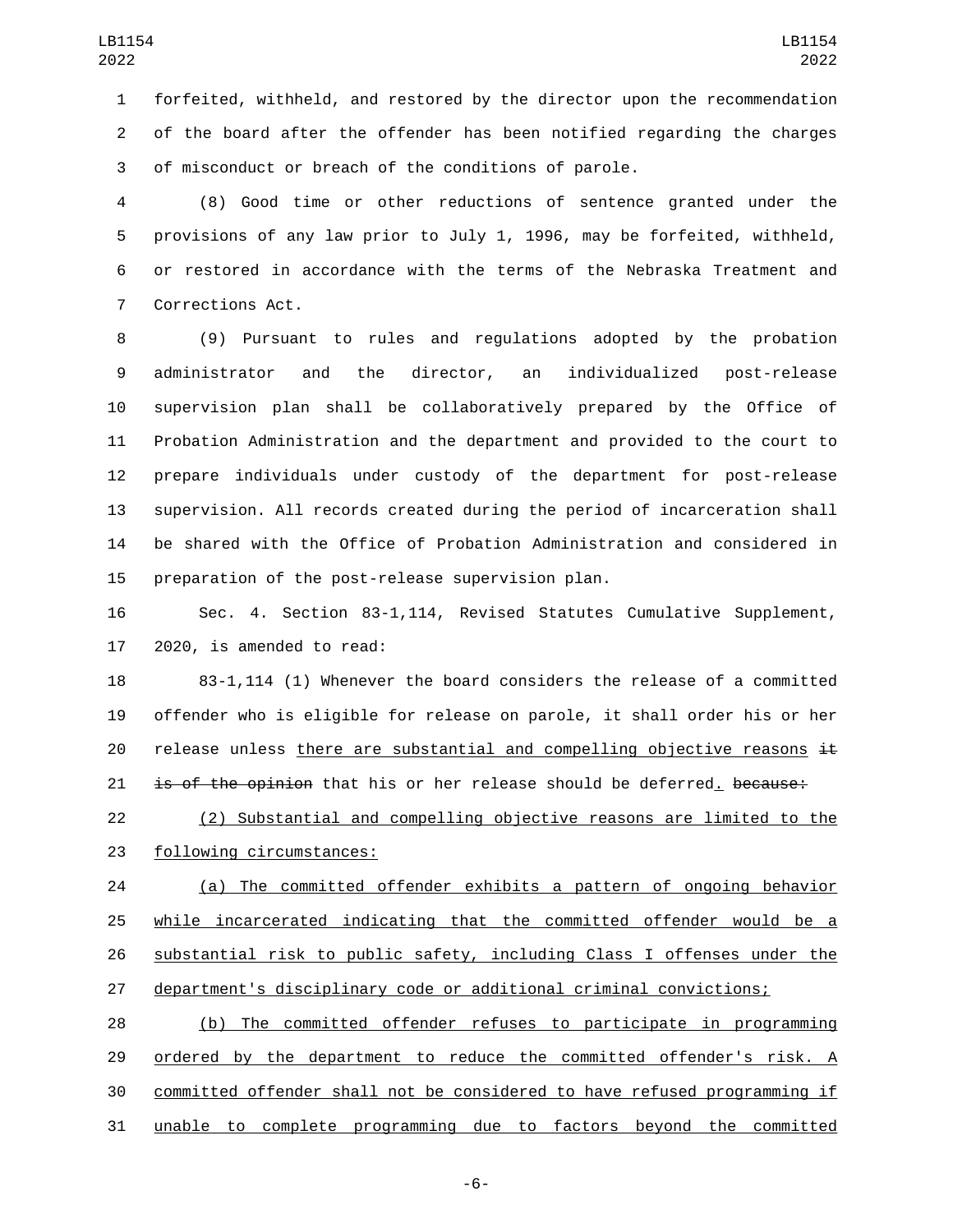| 1              | offender's control;                                                              |
|----------------|----------------------------------------------------------------------------------|
| $\overline{c}$ | (c) There is verified objective evidence of substantial harm to a                |
| 3              | victim that could not have been available for consideration at the time          |
| 4              | of sentencing;                                                                   |
| 5              | (d) The committed offender has threatened harm to another person if              |
| 6              | released;                                                                        |
| 7              | (e) There is objective evidence of post-sentencing conduct that the              |
| 8              | <u>committed offender would present a high risk to public safety if paroled;</u> |
| 9              | (f) The committed offender is a suspect in an unsolved criminal case             |
| 10             | that is being actively investigated;                                             |
| 11             | (g) The committed offender has a pending felony charge or is subject             |
| 12             | to a detainer request from another jurisdiction;                                 |
| 13             | (h) The committed offender has not yet completed programming ordered             |
| 14             | by the department to reduce the prisoner's risk, the programming is not          |
| 15             | available in the community, and the risk cannot be adequately managed in         |
| 16             | the community before completion;                                                 |
| 17             | (i) The committed offender fails to present a sufficient parole plan             |
| 18             | adequately addressing the committed offender's identified risks and needs        |
| 19             | to ensure that the committed offender will not present a risk to public          |
| 20             | safety if released on parole. If a committed offender is denied parole           |
| 21             | under this subdivision, the board must provide the committed offender a          |
| 22             | detailed explanation of the deficiencies in the plan so that the                 |
| 23             | committed offender may address the deficiencies before the next review;          |
| 24             | and                                                                              |
| 25             | (j) The committed offender has received a psychological evaluation               |
| 26             | in the past three years indicating the prisoner would present a high risk        |
| 27             | to public safety if paroled.                                                     |
| 28             | (a) There is a substantial risk that he or she will not conform to               |
| 29             | the conditions of parole;                                                        |
| 30             | (b) His or her release would depreciate the seriousness of his or                |
| 31             | her crime or promote disrespect for law;                                         |

-7-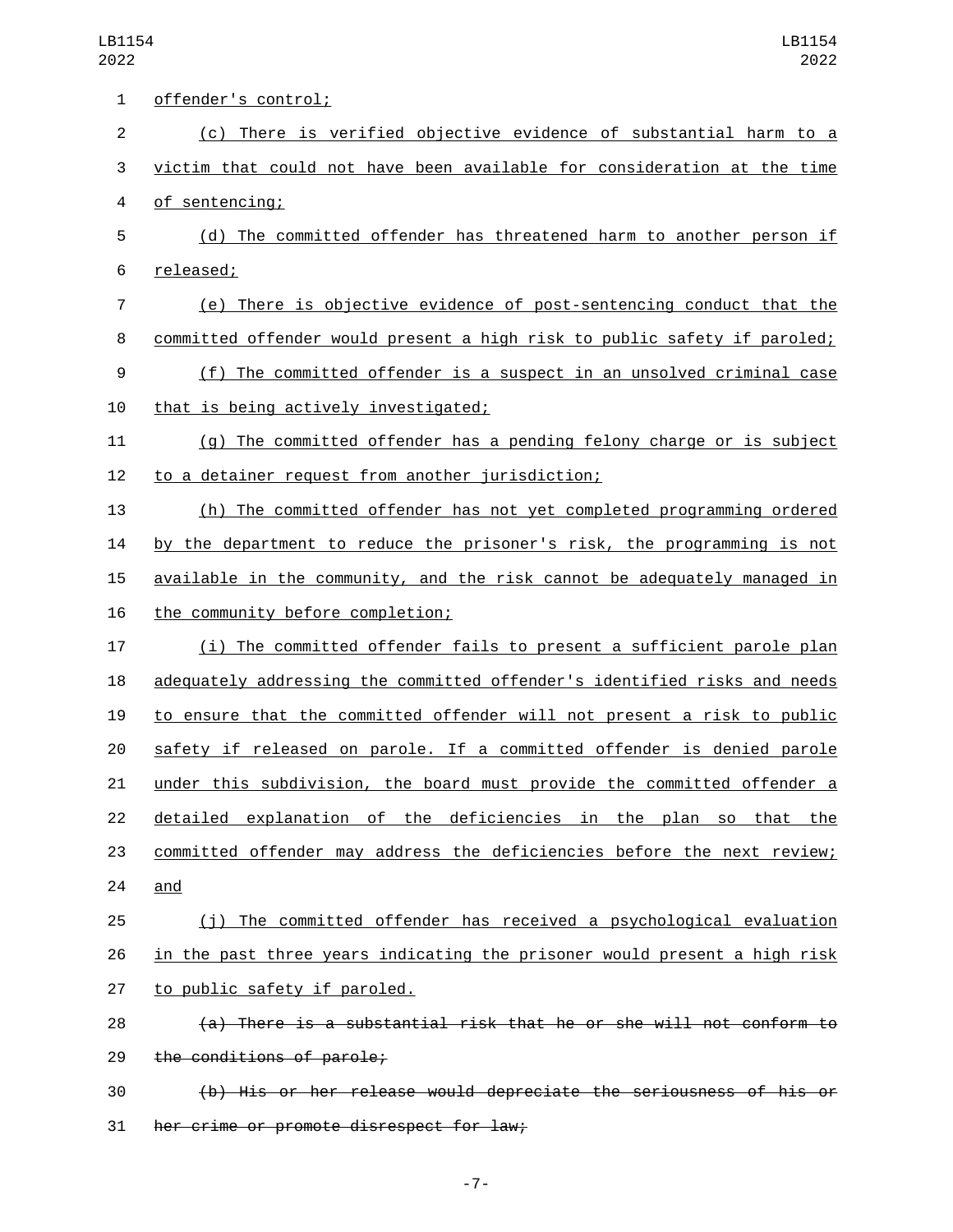| $\mathbf{1}$   | (c) His or her release would have a substantially adverse effect on      |
|----------------|--------------------------------------------------------------------------|
| $\overline{2}$ | institutional discipline; or                                             |
| 3              | (d) His or her continued correctional treatment, medical care, or        |
| 4              | vocational or other training in the facility will substantially enhance  |
| 5              | his or her capacity to lead a law-abiding life when released at a later  |
| 6              | date.                                                                    |
| 7              | (2) In making its determination regarding a committed offender's         |
| 8              | release on parole, the board shall give consideration to its decision    |
| 9              | guidelines as set forth in its rules and regulations and shall take into |
| 10             | account each of the following factors:                                   |
| 11             | $(a)$ The offender's personality, including his or her maturity,         |
| 12             | stability, and sense of responsibility and any apparent development in   |
| 13             | his or her personality which may promote or hinder his or her conformity |
| 14             | $\text{to}\ \text{law}$ ;                                                |
| 15             | (b) The adequacy of the offender's parole plan;                          |
| 16             | (c) The offender's ability and readiness to assume obligations and       |
| 17             | undertake responsibilities;                                              |
| 18             | (d) The offender's intelligence and training;                            |
| 19             | (e) The offender's family status and whether he or she has relatives     |
| 20             | who display an interest in him or her or whether he or she has other     |
| 21             | close and constructive associations in the community;                    |
| 22             | (f) The offender's employment history, his or her occupational           |
| 23             | skills, and the stability of his or her past employment;                 |
| 24             | $(g)$ The type of residence, neighborhood, or community in which the     |
| 25             | offender plans to live;                                                  |
| 26             | (h) The offender's past use of narcotics or past habitual and            |
| 27             | excessive use of alcohol;                                                |
| 28             | (i) The offender's mental or physical makeup, including any              |
| 29             | disability or handicap which may affect his or her conformity to law;    |
| 30             | $(i)$ The offender's prior criminal record, including the nature and     |
| 31             | circumstances, dates, and frequency of previous offenses;                |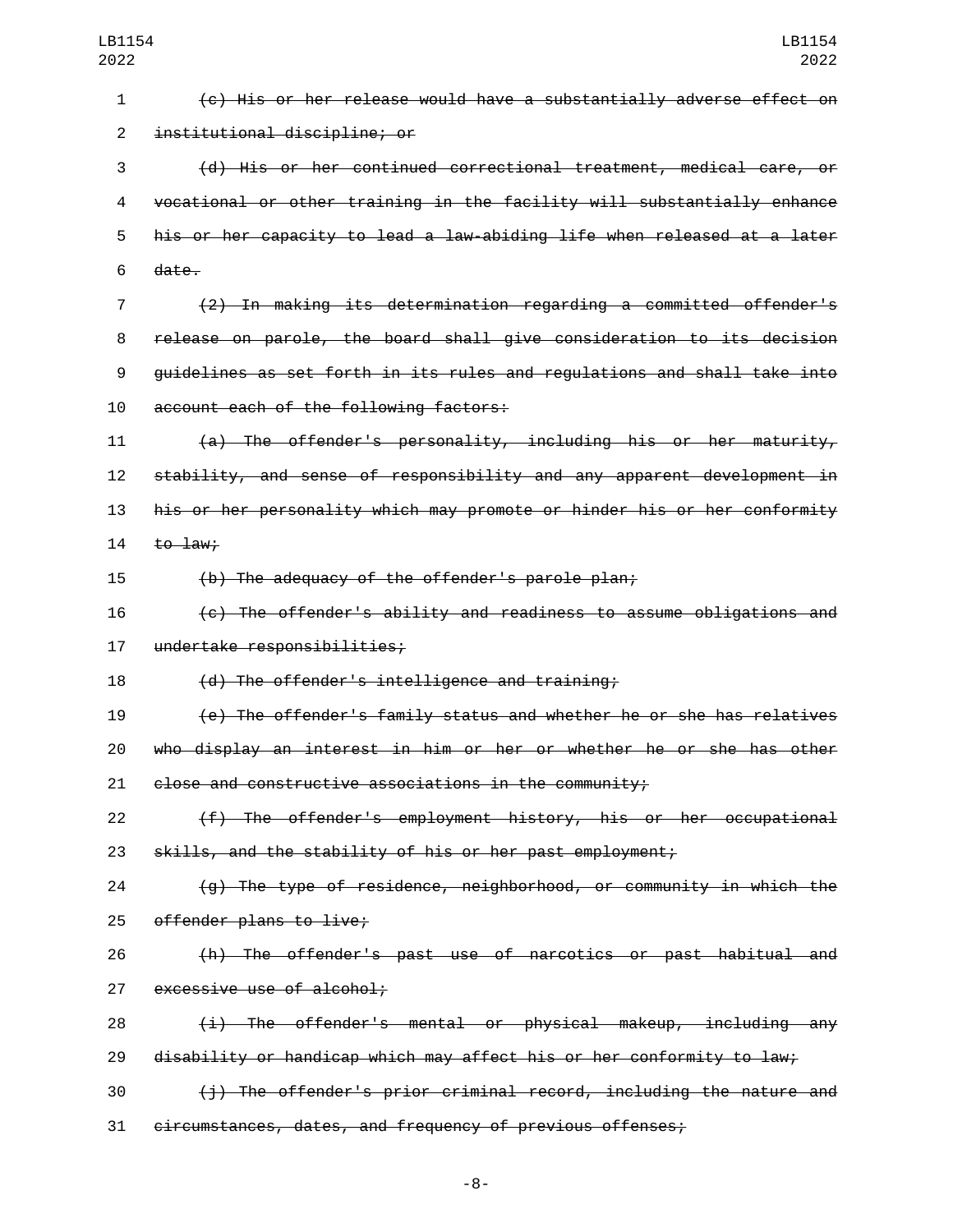| 1              | (k) The offender's attitude toward law and authority;                     |
|----------------|---------------------------------------------------------------------------|
| $\overline{2}$ | (1) The offender's conduct in the facility, including particularly        |
| 3              | whether he or she has taken advantage of the opportunities for self-      |
| 4              | improvement, whether he or she has been punished for misconduct within    |
| 5              | six months prior to his or her hearing or reconsideration for parole      |
| 6              | release, whether any reductions of term have been forfeited, and whether  |
| $\overline{7}$ | such reductions have been restored at the time of hearing or              |
| 8              | reconsideration;                                                          |
| 9              | $(m)$ The offender's behavior and attitude during any previous            |
| 10             | experience of probation or parole and how recent such experience is;      |
| 11             | $(n)$ The risk and needs assessment completed pursuant to section         |
| 12             | 83-192; and                                                               |
| 13             | (o) Any other factors the board determines to be relevant.                |
| 14             | Sec. 5. Section 83-1,135, Revised Statutes Cumulative Supplement,         |
| 15             | 2020, is amended to read:                                                 |
| 16             | 83-1,135 Sections 83-170 to 83-1,135.05 and sections 1 and 2 of this      |
| 17             | act shall be known and may be cited as the Nebraska Treatment and         |
| 18             | Corrections Act.                                                          |
| 19             | Sec. 6. Section 83-1,135.02, Revised Statutes Cumulative Supplement,      |
| 20             | 2020, is amended to read:                                                 |
| 21             | 83-1,135.02 (1) It is the intent of the Legislature that the changes      |
| 22             | made to the Nebraska Treatment and Corrections Act by Laws 2003, LB 46,   |
| 23             | with respect to parole eligibility apply to all committed offenders under |
| 24             | sentence and not on parole on May 24, 2003, and to all persons sentenced  |
| 25             | on and after such date.                                                   |
| 26             | (2) It is the intent of the Legislature that the changes made to          |
| 27             | sections 29-2262, 29-2266, 29-2281, 83-182.01, 83-183, 83-183.01, 83-184, |
| 28             | 83-1,119, and 83-1,122 by Laws 2015, LB605, and sections 83-184.01,       |

 83-1,100.02, and 83-1,100.03 apply to all committed offenders under sentence, on parole, or on probation on August 30, 2015, and to all 31 persons sentenced on and after such date.

-9-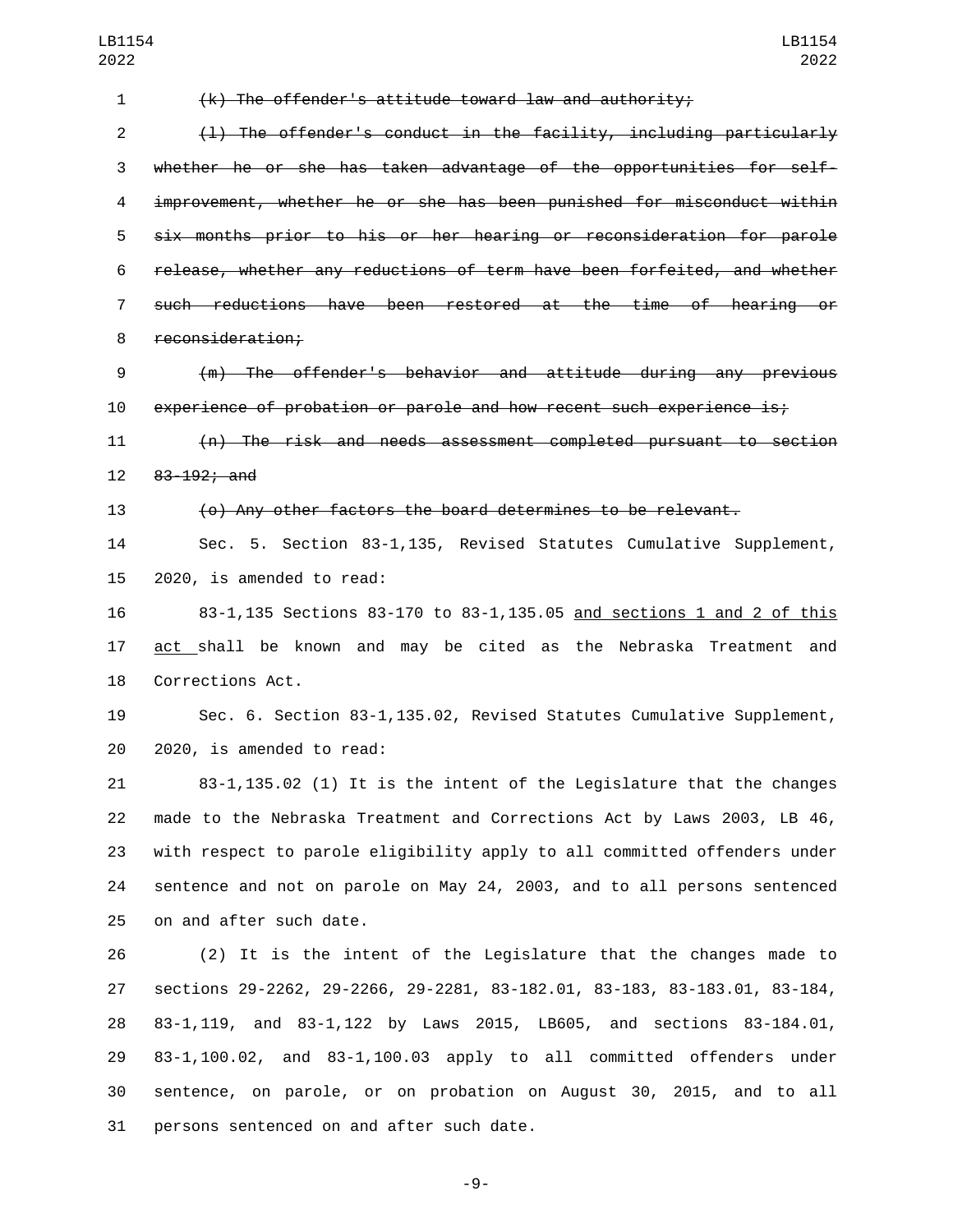(3) It is the intent of the Legislature that the changes made to sections 28-105, 29-2204.02, 29-2260, 29-2262, 29-2263, 29-2266, 29-2267, 29-2268, 47-401, 47-502, 83-187, 83-1,119, 83-1,122, and 83-1,122.01 by Laws 2016, LB1094, and sections 29-2266.01 to 29-2266.03 and 83-1,135.03 apply to all committed offenders under sentence, on parole, or on probation on or after April 20, 2016, and to all persons sentenced on and 7 after such date.

 (4) It is the intent of the Legislature that the changes made to sections 83-1,110.02 and 83-1,122.01 by Laws 2018, LB841, apply to all committed offenders under sentence or on parole on or after July 19, 2018, and to all persons sentenced on and after such date.

 (5) It is the intent of the Legislature that the changes made to sections 83-1,107, 83-1,114, and 83-962 and sections 1 and 2 of this act 14 by this legislative bill apply to all committed offenders under sentence or on parole on or after the effective date of this act and to all 16 persons sentenced on and after such date.

 Sec. 7. Section 83-962, Revised Statutes Cumulative Supplement, 2020, is amended to read:

 83-962 (1) Until July 1, 2020, the Governor may declare a correctional system overcrowding emergency whenever the director certifies that the department's inmate population is over one hundred 22 forty percent of design capacity. Beginning July 1, 2020, a correctional system overcrowding emergency shall exist whenever the director certifies that the department's inmate population is over one hundred forty percent of design capacity. The director shall so certify within thirty days after the date on which the population first exceeds one hundred forty 27 percent of design capacity.

 (2) During a correctional system overcrowding emergency, the board shall immediately consider or reconsider committed offenders eligible for 30 parole who have not been released on parole.

(3) Upon such consideration or reconsideration, and for all other

-10-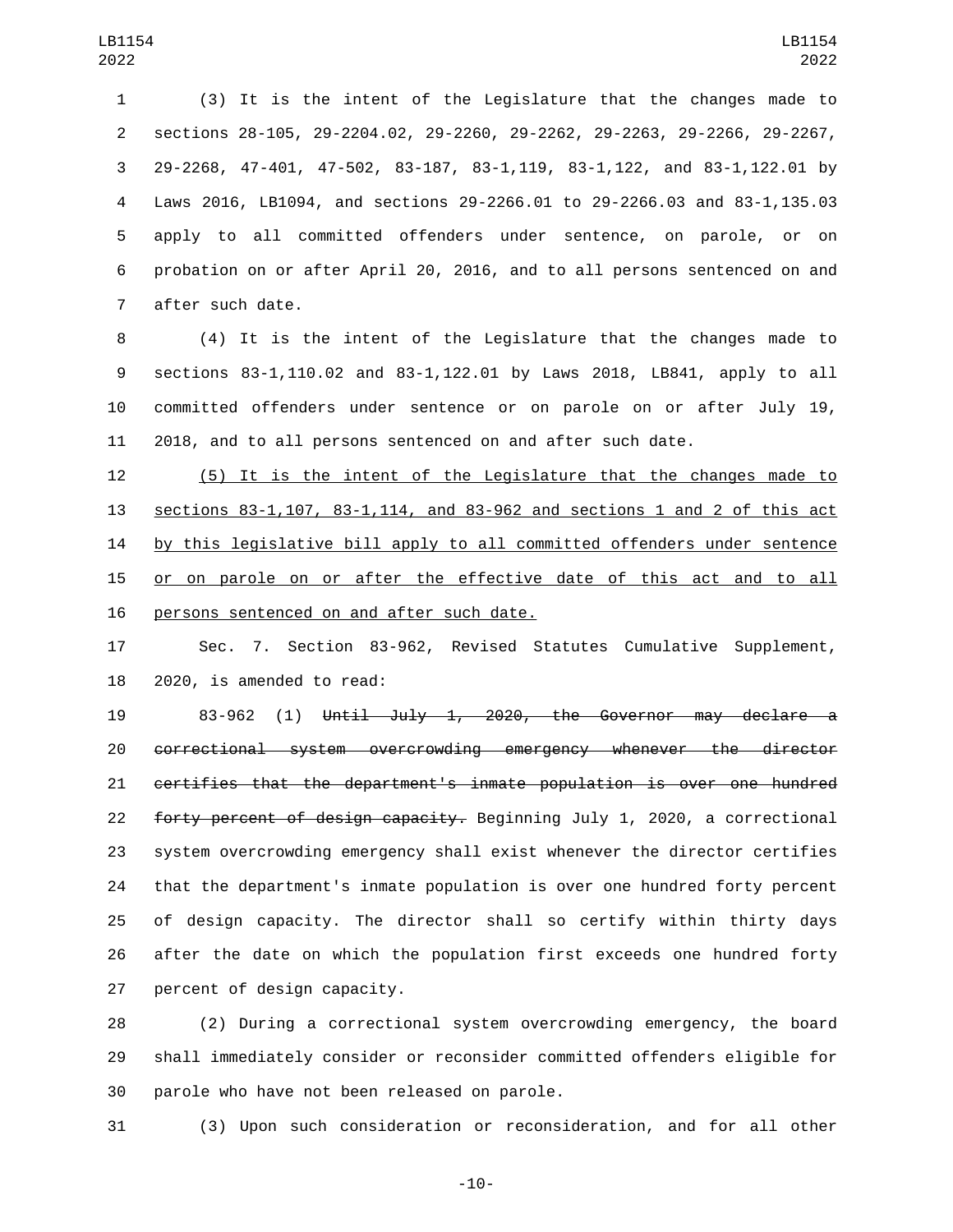consideration of committed offenders eligible for parole while the correctional system overcrowding emergency is in effect, the board shall order the release of each committed offender unless the board determines that it is of the opinion that such release should be deferred because: (a) The board has determined that it is more likely than not that the committed offender will not conform to the conditions of parole; (b) The board has determined that release of the committed offender would have a very significant and quantifiable effect on institutional discipline; or (c) The board has determined that there is a very substantial risk that the committed offender will commit a violent act against a person.

 (4) In making the determination regarding the risk that a committed offender will not conform to the conditions of parole, the board shall take into account the factors set forth in subsection (2) of section 14 83-1,114.

 $(4)$   $(5)$  The board shall continue granting parole to offenders under this section until the director certifies that the population is at operational capacity. The director shall so certify within thirty days after the date on which the population first reaches operational 19 capacity.

 Sec. 8. (1) On or before January 1, 2023, the State Court Administrator shall electronically submit a report to the Judiciary Committee of the Legislature concerning the relationships between 23 demographic factors and sentencing outcomes.

 (2) On or before January 1, 2023, the State Court Administrator, in consultation with the Department of Correctional Services and the Board 26 of Parole, shall electronically submit a report to the Judiciary Committee of the Legislature regarding strategies to ensure that sentencing decisions are informed by individual risk assessment 29 information and programming availability.

 Sec. 9. Original sections 83-1,107, 83-1,114, 83-1,135, 83-1,135.02, and 83-962, Revised Statutes Cumulative Supplement, 2020,

-11-